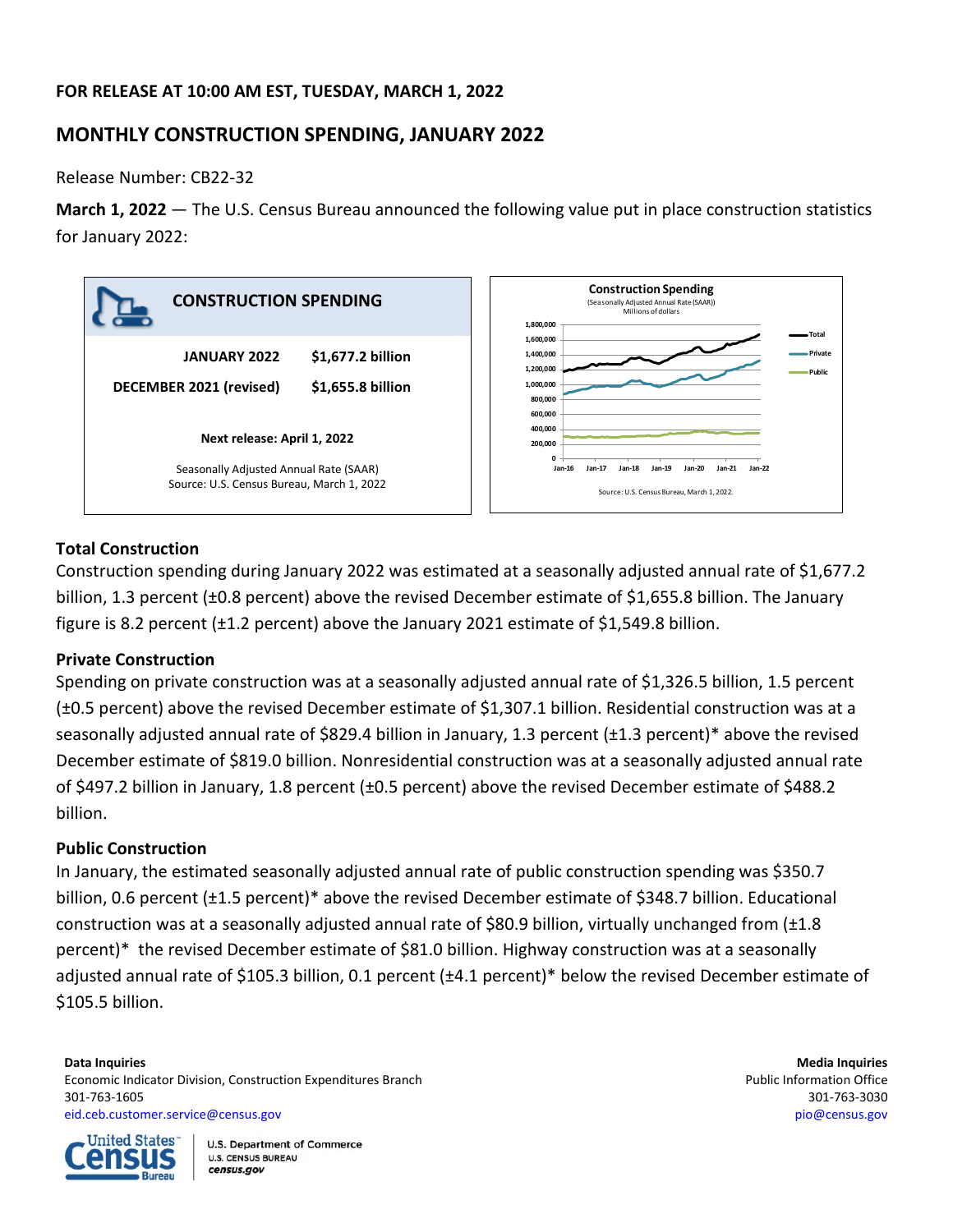The February 2022 Monthly Construction Spending Report is scheduled for release on April 1, 2022. View the full schedule in the Economic Briefing Room: [<www.census.gov/economic-indicators/>](http://www.census.gov/economic-indicators/). The full text and tables for this release can be found at [<www.census.gov/constructionspending/>](http://www.census.gov/constructionspending/).

# **EXPLANATORY NOTES**

In interpreting changes in the statistics in this release, note that month-to-month changes in seasonally adjusted statistics often show movements which may be irregular. It may take 2 months to establish an underlying trend for total construction and as long as 8 months for specific categories of construction. The statistics in this release are estimated from several sources and surveys and are subject to sampling variability as well as nonsampling error including bias and variance from response, nonreporting, and undercoverage. Estimates of the standard errors are provided in Table 3. Whenever a statement such as "2.3 (±3.1) percent above" appears in the text, this indicates the range (-0.8 to +5.4 percent) in which the actual percentage change is likely to have occurred. All ranges given are 90 percent confidence intervals and account only for sampling variability. If a range does not contain zero, the change is statistically significant. If it does contain zero, the change is not statistically significant; that is, it is uncertain whether there was an increase or decrease. Statistics for the current month are preliminary estimates subject to revision in following months as additional data become available. The average absolute percent changes from preliminary estimate to first revision for the major seasonally adjusted components are as follows: total construction, 0.73 percent; private construction, 0.92 percent; and public construction, 0.58 percent. Explanations of confidence intervals and sampling variability can be found on our website at [<www.census.gov/construction/c30/meth.html/](http://www.census.gov/construction/c30/meth.html)>.

### **RESOURCES**

### **API**

The Census Bureau's application programming interface lets developers create custom apps to reach new users and makes key demographic, socio-economic and housing statistics more accessible than ever before. [<www.census.gov/developers/>](https://www.census.gov/developers/)

### **FRED Mobile App**



Receive the latest updates on the nation's key economic indicators by downloading the FRED App [<https://fred.stlouisfed.org/fred-mobile/>](https://fred.stlouisfed.org/fred-mobile/index.php?utm_source=census&utm_medium=pdf&utm_campaign=mobile_app) for both Apple and Android devices. FRED, the signature database of the Federal Reserve Bank of St. Louis, now incorporates the Census Bureau's 13 economic indicators.

###

**\* The 90 percent confidence interval includes zero. There is insufficient evidence to conclude that the actual change is different from zero.**

**Data Inquiries Media Inquiries** Economic Indicator Division, Construction Expenditures Branch **Public Information Office** Public Information Office 301-763-1605 301-763-3030 [eid.ceb.customer.service@census.gov](mailto:eid.ceb.customer.service@census.gov) [pio@census.gov](mailto:pio@census.gov)



**U.S. Department of Commerce U.S. CENSUS BUREAU** census.gov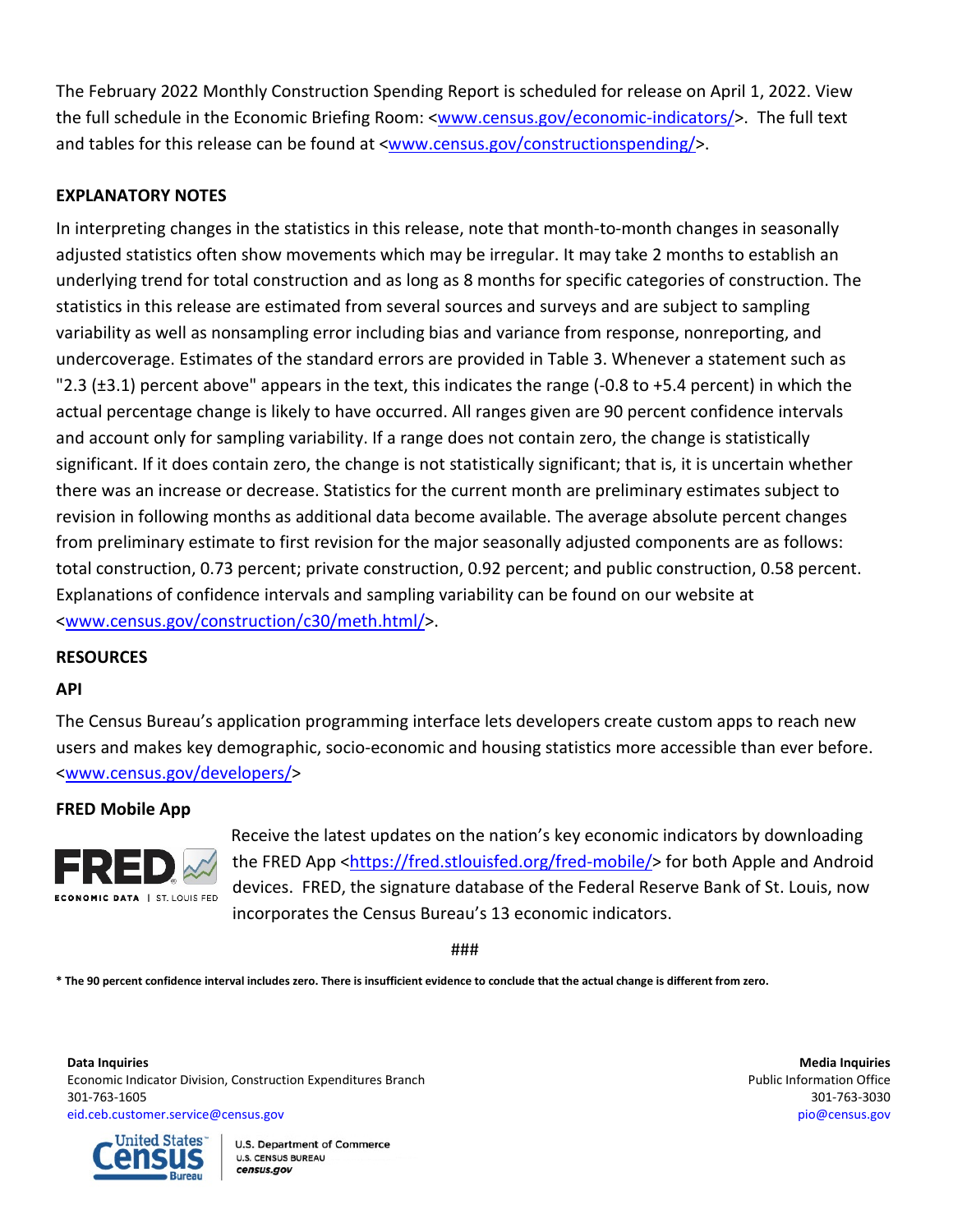#### Table 1. **Value of Construction Put in Place in the United States, Seasonally Adjusted Annual Rate**

(Millions of dollars. Details may not add to totals due to rounding.)

|                                                |                   |                  |                  |                  |                  |                  | Percent change  |                    |
|------------------------------------------------|-------------------|------------------|------------------|------------------|------------------|------------------|-----------------|--------------------|
|                                                |                   |                  |                  |                  |                  |                  | Jan 2022 from - |                    |
| Type of Construction                           | Jan               | Dec              | Nov              | Oct              | Sep              | Jan              | Dec             | Jan                |
|                                                | 2022 <sup>p</sup> | 2021'            | 2021'            | 2021             | 2021             | 2021             | 2021            | 2021               |
| <b>Total Construction</b>                      | 1,677,246         | 1,655,847        | 1,643,024        | 1,626,413        | 1,612,279        | 1,549,793        | 1.3             | 8.2                |
| Residential                                    | 838,351           | 827,621          | 810,487          | 804,575          | 800,118          | 740,755          | 1.3             | 13.2               |
| Nonresidential                                 | 838,895           | 828,226          | 832,536          | 821,838          | 812,161          | 809,038          | 1.3             | 3.7                |
| Lodging                                        | 18,000            | 18,115           | 17,569           | 17,296           | 17,374           | 23,845           | $-0.6$          | $-24.5$            |
| Office                                         | 84,666            | 84,404           | 83,894           | 83,034           | 82,753           | 82,472           | 0.3             | 2.7                |
| Commercial                                     | 98,176            | 98,537           | 98,473           | 94,210           | 94,135           | 84,047           | $-0.4$          | 16.8               |
| Health care                                    | 51,179            | 50,821           | 51,367           | 49,821           | 50,023           | 48,731           | 0.7             | 5.0                |
| Educational                                    | 98,398            | 98,471           | 99,010           | 98,347           | 98,284           | 105,704          | $-0.1$          | $-6.9$             |
| Religious                                      | 2,888             | 2,988            | 3,081            | 3,175            | 2,855            | 3,368            | $-3.3$          | $-14.3$            |
| Public safety<br>Amusement and recreation      | 10,201<br>26,043  | 10,048<br>26,008 | 10,572<br>26,007 | 10,726<br>25,713 | 10,552<br>24,998 | 15,797<br>25,780 | 1.5<br>0.1      | $-35.4$<br>$1.0\,$ |
| Transportation                                 | 56,877            | 56,004           | 56,932           | 56,689           | 56,106           | 57,201           | 1.6             | $-0.6$             |
| Communication                                  | 21,807            | 22,057           | 22,152           | 22,005           | 21,660           | 22,048           | $-1.1$          | $-1.1$             |
| Power                                          | 117,000           | 114,474          | 114,641          | 114,777          | 114,418          | 116,804          | 2.2             | 0.2                |
| Highway and street                             | 106,129           | 106,302          | 104,791          | 104,356          | 101,682          | 100,474          | $-0.2$          | 5.6                |
| Sewage and waste disposal                      | 27,443            | 27,207           | 27,778           | 27,943           | 28,441           | 26,338           | 0.9             | 4.2                |
| Water supply                                   | 18,496            | 18,995           | 19,041           | 19,632           | 19,775           | 17,633           | $-2.6$          | 4.9                |
| Conservation and development                   | 8,368             | 7,758            | 7,715            | 8,221            | 6,966            | 7,831            | 7.9             | 6.9                |
| Manufacturing                                  | 93,224            | 86,039           | 89,513           | 85,894           | 82,140           | 70,966           | 8.4             | 31.4               |
| <b>Total Private Construction</b> <sup>1</sup> | 1,326,547         | 1,307,147        | 1,290,810        | 1,273,730        | 1,264,657        | 1,194,647        | 1.5             | 11.0               |
| Residential <sup>2</sup>                       | 829,377           | 818,957          | 801,584          | 795,324          | 791,074          | 731,248          | 1.3             | 13.4               |
| New single family                              | 445,085           | 439,644          | 427,572          | 417,805          | 417,883          | 385,680          | 1.2             | 15.4               |
| New multifamily                                | 101,471           | 101,524          | 100,156          | 101,145          | 100,327          | 96,827           | $-0.1$          | 4.8                |
| Nonresidential                                 | 497,170           | 488,190          | 489,225          | 478,407          | 473,583          | 463,398          | 1.8             | 7.3                |
| Lodging                                        | 17,641            | 17,761           | 17,197           | 16,921           | 16,929           | 22,941           | $-0.7$          | $-23.1$            |
| Office                                         | 72,520            | 72,602           | 71,974           | 71,235           | 71,254           | 71,339           | $-0.1$          | 1.7                |
| Commercial                                     | 94,739            | 95,213           | 94,949           | 90,706           | 90,738           | 80,289           | $-0.5$          | 18.0               |
| Health care                                    | 39,852            | 40,124           | 40,237           | 38,981           | 39,215           | 38,893           | $-0.7$          | 2.5                |
| Educational                                    | 17,456            | 17,509           | 16,999           | 16,509           | 16,214           | 15,884           | $-0.3$          | 9.9                |
| Religious                                      | 2,885             | 2,986            | 3,076            | 3,170            | 2,850            | 3,366            | -3.4            | $-14.3$            |
| Amusement and recreation                       | 12,493<br>15,523  | 12,598<br>15,295 | 12,352<br>15,175 | 12,507<br>14,463 | 11,984<br>14,602 | 11,748<br>15,883 | $-0.8$<br>1.5   | 6.3<br>$-2.3$      |
| Transportation<br>Communication                | 21,738            | 21,808           | 21,904           | 21,780           | 21,562           | 21,889           | $-0.3$          | $-0.7$             |
| Power                                          | 107,454           | 104,669          | 104,494          | 104,703          | 104,908          | 108,995          | 2.7             | $-1.4$             |
| Manufacturing                                  | 92,864            | 85,590           | 89,059           | 85,494           | 81,625           | 70,762           | 8.5             | 31.2               |
| <b>Total Public Construction3</b>              | 350,699           | 348,700          | 352,214          | 352,683          | 347,622          | 355,146          | 0.6             | $-1.3$             |
| Residential                                    | 8,974             | 8,664            | 8,903            | 9,252            | 9,044            | 9,506            | 3.6             | $-5.6$             |
| Nonresidential                                 | 341,726           | 340,036          | 343,311          | 343,431          | 338,578          | 345,640          | 0.5             | $-1.1$             |
| Office                                         | 12,146            | 11,802           | 11,920           | 11,799           | 11,499           | 11,133           | 2.9             | 9.1                |
| Commercial                                     | 3,437             | 3,324            | 3,524            | 3,504            | 3,398            | 3,758            | 3.4             | $-8.5$             |
| Health care                                    | 11,327            | 10,697           | 11,130           | 10,840           | 10,808           | 9,838            | 5.9             | 15.1               |
| Educational                                    | 80,943            | 80,963           | 82,012           | 81,838           | 82,070           | 89,821           | 0.0             | $-9.9$             |
| Public safety                                  | 10,129            | 9,943            | 10,460           | 10,606           | 10,445           | 15,654           | 1.9             | $-35.3$            |
| Amusement and recreation                       | 13,550            | 13,410           | 13,655           | 13,206           | 13,013           | 14,033           | $1.0\,$         | $-3.4$             |
| Transportation<br>Power                        | 41,354<br>9,546   | 40,708<br>9,805  | 41,758<br>10,146 | 42,226<br>10,075 | 41,504<br>9,510  | 41,318<br>7,809  | 1.6<br>$-2.6$   | 0.1<br>22.2        |
| Highway and street                             | 105,345           | 105,470          | 104,193          | 103,972          | 101,270          | 100,166          | $-0.1$          | 5.2                |
| Sewage and waste disposal                      | 26,984            | 26,812           | 27,383           | 27,390           | 28,005           | 25,963           | 0.6             | 3.9                |
| Water supply                                   | 17,877            | 18,388           | 18,458           | 18,876           | 19,140           | 17,078           | $-2.8$          | 4.7                |
| Conservation and development                   | 8,300             | 7,662            | 7,593            | 8,095            | 6,853            | 7,802            | 8.3             | $6.4\,$            |

<sup>p</sup> Preliminary <sup>r</sup> Revised

 $1$ Includes the following categories of private construction not shown separately:

public safety, highway and street, sewage and waste disposal, water supply, and conservation and development.

<sup>2</sup>Includes private residential improvements.

 $3$ Includes the following categories of public construction not shown separately: lodging, religious, communication, and manufacturing.

Data are at an annual rate, adjusted for seasonality but not price changes. Source: U.S. Census Bureau, Construction Spending, March 1, 2022. Table 3 provides estimated measures of sampling variability. Additional information on the survey methodology may be found at [<www.census.gov/construction/c30/meth.html>](http://www.census.gov/construction/c30/meth.html)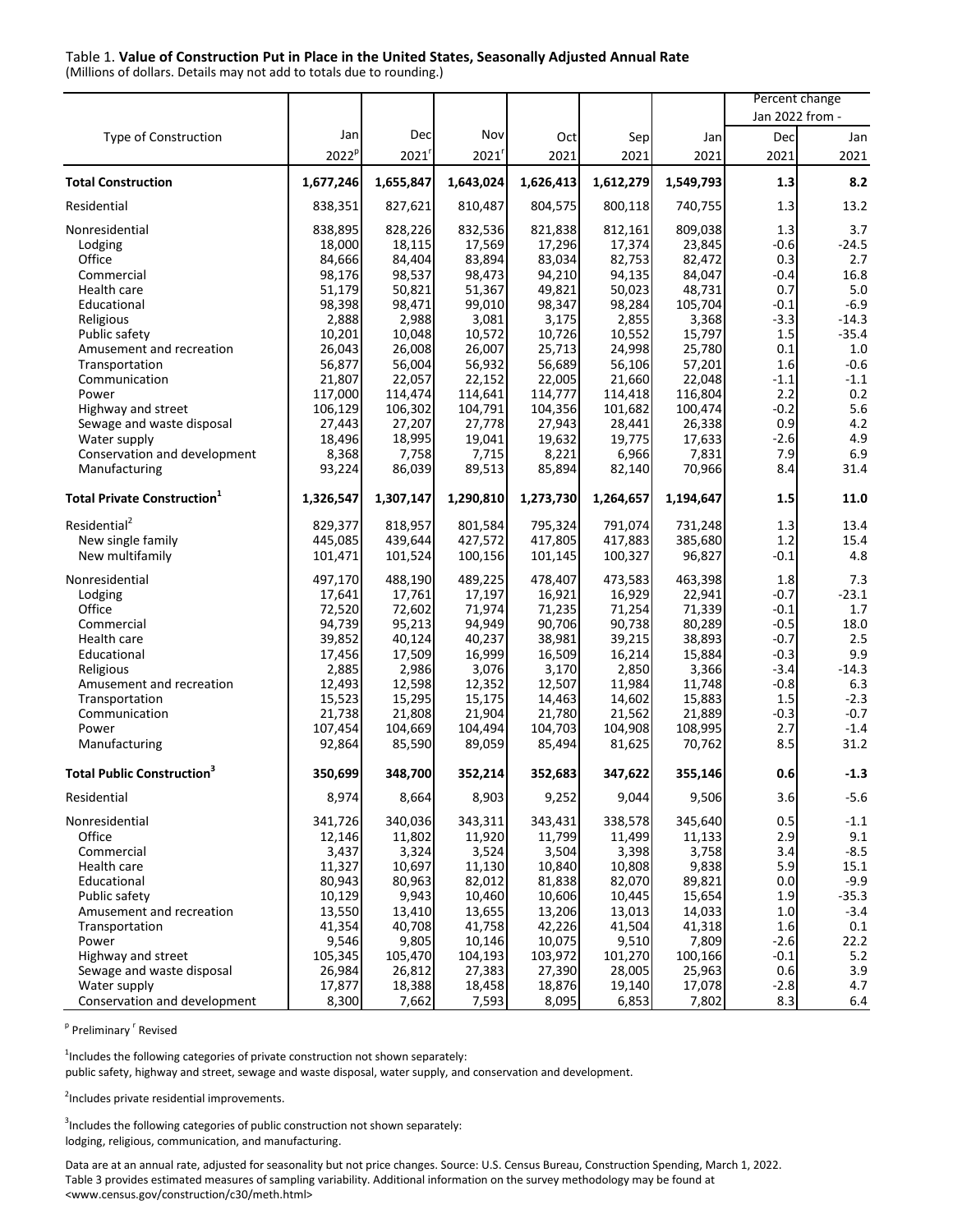#### Table 2. **Value of Construction Put in Place in the United States, Not Seasonally Adjusted**

(Millions of dollars. Details may not add to totals due to rounding.)

|                                                 |                   |                |                |                  |                 |                |                | Year-to-date   |                   |
|-------------------------------------------------|-------------------|----------------|----------------|------------------|-----------------|----------------|----------------|----------------|-------------------|
|                                                 |                   |                |                |                  |                 |                |                |                |                   |
| Type of Construction                            | Jan               | Dec            | Nov            | Oct              | Sep             | Jan            | Jan            | Jan            | Percent           |
|                                                 | 2022 <sup>p</sup> | 2021           | 2021'          | 2021             | 2021            | 2021           | 2022           | 2021           | change            |
| <b>Total Construction</b>                       | 117,505           | 124,772        | 137,764        | 144,938          | 147,445         | 108,368        | 117,505        | 108,368        | 8.4               |
| Residential                                     | 57,972            | 60,316         | 68,090         | 72,002           | 72,853          | 51,166         | 57,972         | 51,166         | 13.3              |
| Nonresidential                                  | 59,534            | 64,456         | 69,675         | 72,935           | 74,592          | 57,202         | 59,534         | 57,202         | 4.1               |
| Lodging                                         | 1,420             | 1,485          | 1,471          | 1,450            | 1,446           | 1,858          | 1,420          | 1,858          | $-23.6$           |
| Office                                          | 6,401             | 6,704          | 7,025          | 7,271            | 7,354           | 6,230          | 6,401          | 6,230          | 2.7               |
| Commercial                                      | 7,259             | 7,808          | 8,334          | 8,398            | 8,405           | 6,235          | 7,259          | 6,235          | 16.4              |
| Health care                                     | 3,890             | 4,175          | 4,350          | 4,333            | 4,438           | 3,714          | 3,890          | 3,714          | 4.7               |
| Educational                                     | 6,770             | 7,105          | 7,615          | 8,097            | 8,760           | 7,178          | 6,770          | 7,178          | $-5.7$            |
| Religious                                       | 221               | 244            | 263            | 278              | 252             | 254            | 221            | 254            | $-13.0$           |
| Public safety                                   | 770               | 805            | 893            | 921              | 985             | 1,177          | 770            | 1,177          | $-34.6$           |
| Amusement and recreation                        | 1,869             | 2,048          | 2,164          | 2,265            | 2,277           | 1,858          | 1,869          | 1,858          | 0.6               |
| Transportation                                  | 4,020             | 4,431          | 4,887          | 5,061            | 5,122           | 4,023          | 4,020          | 4,023          | $-0.1$            |
| Communication<br>Power                          | 1,586             | 2,113          | 2,007          | 1,849            | 1,875           | 1,585          | 1,586          | 1,585          | 0.1<br>0.0        |
|                                                 | 9,382<br>5,048    | 9,626<br>6,311 | 9,889<br>8,670 | 10,008<br>10,451 | 9,785<br>11,463 | 9,383<br>4,667 | 9,382<br>5,048 | 9,383<br>4,667 | 8.2               |
| Highway and street<br>Sewage and waste disposal | 1,895             | 2,079          | 2,405          | 2,627            | 2,655           | 1,826          | 1,895          | 1,826          | 3.8               |
| Water supply                                    | 1,294             | 1,430          | 1,576          | 1,745            | 1,792           | 1,244          | 1,294          | 1,244          | 4.0               |
| Conservation and development                    | 593               | 653            | 646            | 702              | 729             | 545            | 593            | 545            | 8.8               |
| Manufacturing                                   | 7,117             | 7,440          | 7,480          | 7,480            | 7,254           | 5,427          | 7,117          | 5,427          | 31.1              |
| <b>Total Private Construction</b> <sup>1</sup>  | 95,460            | 100,163        | 108,883        | 112,951          | 113,373         | 86,052         | 95,460         | 86,052         | 10.9              |
|                                                 |                   |                |                |                  |                 |                |                |                |                   |
| Residential <sup>2</sup>                        | 57,334            | 59,642         | 67,334         | 71,199           | 72,018          | 50,500         | 57,334         | 50,500         | 13.5              |
| New single family                               | 31,552            | 32,993         | 37,460         | 37,846           | 38,546          | 27,213         | 31,552         | 27,213         | 15.9              |
| New multifamily                                 | 7,880             | 7,988          | 8,398          | 8,687            | 8,621           | 7,590          | 7,880          | 7,590          | 3.8               |
| Nonresidential                                  | 38,126            | 40,522         | 41,548         | 41,753           | 41,355          | 35,553         | 38,126         | 35,553         | 7.2               |
| Lodging                                         | 1,391             | 1,455          | 1,440          | 1,419            | 1,409           | 1,783          | 1,391          | 1,783          | $-22.0$           |
| Office                                          | 5,528             | 5,761          | 6,034          | 6,269            | 6,309           | 5,432          | 5,528          | 5,432          | 1.8               |
| Commercial                                      | 7,010             | 7,538          | 8,031          | 8,099            | 8,086           | 5,955          | 7,010          | 5,955          | 17.7              |
| Health care                                     | 3,047             | 3,303          | 3,423          | 3,408            | 3,453           | 2,978          | 3,047          | 2,978          | 2.3               |
| Educational                                     | 1,299             | 1,345          | 1,354          | 1,355            | 1,354           | 1,171          | 1,299          | 1,171          | 10.9              |
| Religious                                       | 220               | 243            | 263            | 278              | 251             | 254            | 220            | 254            | $-13.4$           |
| Amusement and recreation                        | 946               | 1,034          | 1,030          | 1,065            | 1,061           | 885            | 946            | 885            | 6.9               |
| Transportation<br>Communication                 | 1,198<br>1,580    | 1,312          | 1,325<br>1,986 | 1,279<br>1,830   | 1,238<br>1,867  | 1,210          | 1,198          | 1,210<br>1,571 | $-1.0$<br>0.6     |
| Power                                           | 8,683             | 2,093<br>8,885 | 9,061          | 9,127            | 8,961           | 1,571<br>8,807 | 1,580<br>8,683 | 8,807          | $-1.4$            |
| Manufacturing                                   | 7,087             | 7,402          | 7,443          | 7,447            | 7,211           | 5,410          | 7,087          | 5,410          | 31.0              |
|                                                 |                   |                |                |                  |                 |                |                |                |                   |
| <b>Total Public Construction</b> <sup>3</sup>   | 22,046            | 24,608         | 28,882         | 31,987           | 34.072          | 22,316         | 22,046         | 22,316         | $-1.2$            |
| Residential                                     | 638               | 674I           | 755            | 804 <b>1</b>     | 835             | 667            | 638            | 667            | -4.3              |
| Nonresidential                                  | 21,408            | 23,934         | 28,126         | 31,183           | 33,237          | 21,649         | 21,408         | 21,649         | $-1.1$            |
| Office                                          | 873               | 943            | 991            | 1,003            | 1,045           | 798            | 873            | 798            | 9.4               |
| Commercial                                      | 249               | 269            | 303            | 300              | 319             | 280            | 249            | 280            | $-11.1$           |
| Health care                                     | 843               | 872            | 927            | 924              | 985             | 736            | 843            | 736            | 14.5              |
| Educational                                     | 5,471             | 5,760          | 6,261          | 6,742            | 7,406           | 6,007          | 5,471          | 6,007          | $-8.9$            |
| Public safety<br>Amusement and recreation       | 764<br>923        | 796<br>1,015   | 884<br>1,135   | 911<br>1,200     | 976<br>1,216    | 1,165<br>973   | 764<br>923     | 1,165<br>973   | $-34.4$<br>$-5.1$ |
| Transportation                                  | 2,822             | 3,119          | 3,562          | 3,782            | 3,884           | 2,813          | 2,822          | 2,813          | 0.3               |
| Power                                           | 699               | 741            | 827            | 881              | 824             | 576            | 699            | 576            | 21.4              |
| Highway and street                              | 4,996             | 6,254          | 8,617          | 10,416           | 11,424          | 4,647          | 4,996          | 4,647          | 7.5               |
| Sewage and waste disposal                       | 1,863             | 2,049          | 2,373          | 2,578            | 2,613           | 1,800          | 1,863          | 1,800          | 3.5               |
| Water supply                                    | 1,252             | 1,383          | 1,523          | 1,671            | 1,737           | 1,206          | 1,252          | 1,206          | 3.8               |
| Conservation and development                    | 587               | 645            | 635            | 692              | 719             | 543            | 587            | 543            | $8.1\,$           |

<sup>p</sup> Preliminary <sup>r</sup> Revised

 $1$ Includes the following categories of private construction not shown separately:

public safety, highway and street, sewage and waste disposal, water supply, and conservation and development.

<sup>2</sup>Includes private residential improvements.

 $3$ Includes the following categories of public construction not shown separately: lodging, religious, communication, and manufacturing.

Source: U.S. Census Bureau, Construction Spending, March 1, 2022.

Table 3 provides estimated measures of sampling variability. Additional information on the survey methodology may be found at [<www.census.gov/construction/c30/meth.html>](http://www.census.gov/construction/c30/meth.html)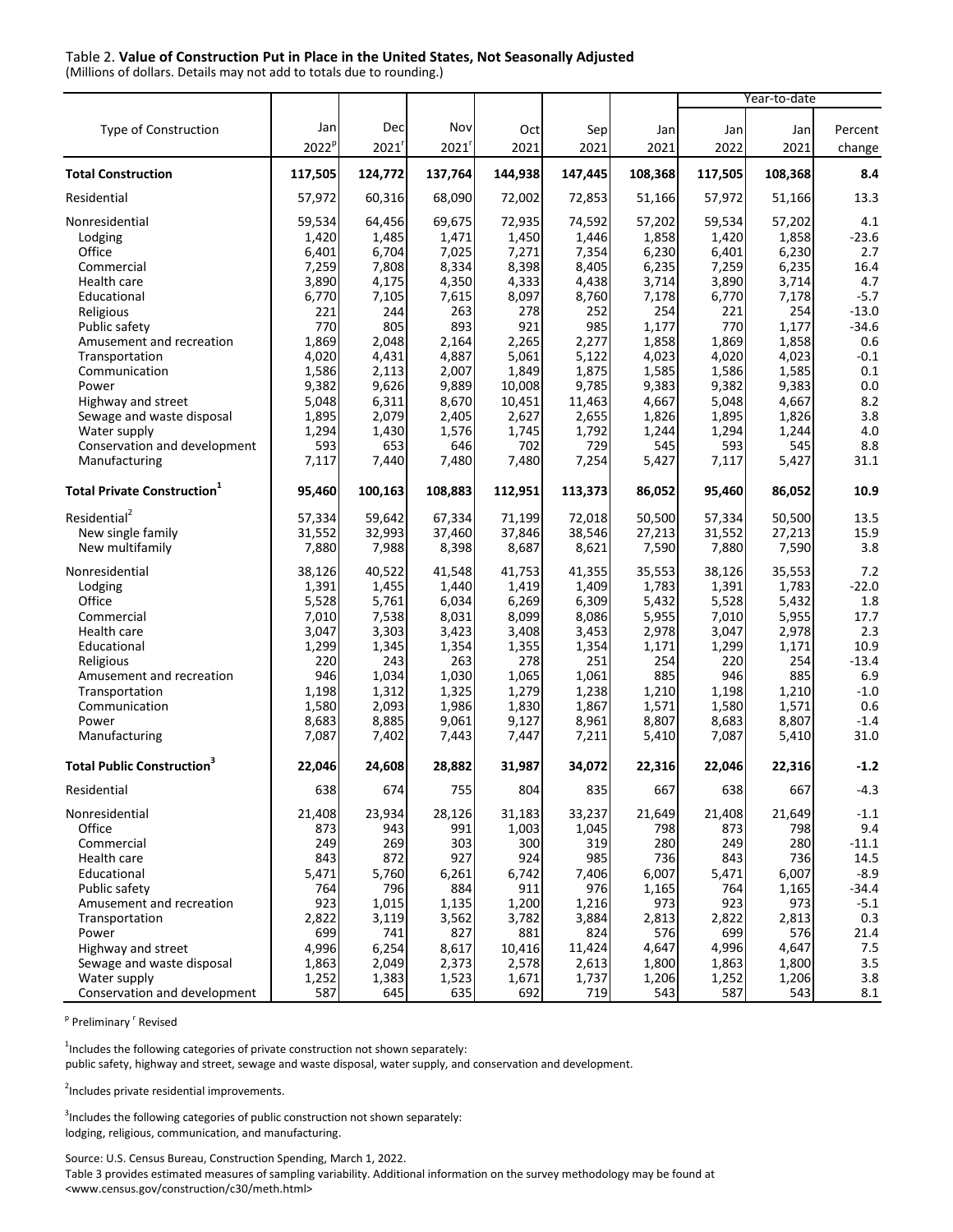#### Table 3. **Coefficients of Variation and Standard Errors by Type of Construction** (Percent)

|                                   | Coefficient of variation |              |              |                |                   |
|-----------------------------------|--------------------------|--------------|--------------|----------------|-------------------|
|                                   |                          |              |              |                | Month-to-month    |
| <b>Type of Construction</b>       | Monthly                  | Year-to-date | Year-to-date | Month-to-month | change from prev. |
|                                   |                          |              |              |                |                   |
|                                   | estimate                 | estimate     | change       | change         | year              |
| <b>Total Construction</b>         | 0.7                      | 0.6          | 0.7          | 0.5            | 0.7               |
|                                   |                          |              |              |                |                   |
| Residential                       | 5.7                      | 5.5          | 4.0          | 2.1            | 4.0               |
|                                   |                          |              |              |                |                   |
| Nonresidential                    | 0.7                      | 0.6          | 0.7          | 0.5            | 0.7               |
| Lodging                           | 2.4                      | 1.5          | 1.9          | 0.8            | 1.9               |
| Office                            | 1.8                      | 2.1          | 2.0          | 0.8            | 2.0               |
| Commercial                        | 1.3                      | 1.2          | 1.5          | 0.7            | 1.5               |
| Health care                       | 1.6                      | 1.1          | 2.1          | 0.6            | 2.1               |
| Educational                       | 1.7                      | 1.6          | 1.9          | 1.0            | 1.9               |
| Religious                         | 5.4                      | 6.5          | 6.3          | 2.5            | 6.3               |
|                                   | 2.3                      | 2.2          | 1.8          | 1.2            | 1.8               |
| Public safety                     |                          |              |              |                |                   |
| Amusement and recreation          | 2.5                      | 2.2          | 2.7          | 1.9            | 2.7               |
| Transportation                    | 1.3                      | 1.6          | 1.5          | 0.9            | 1.5               |
| Communication                     | <b>NA</b>                | <b>NA</b>    | <b>NA</b>    | <b>NA</b>      | <b>NA</b>         |
| Power                             | 0.3                      | 0.2          | 0.4          | 0.2            | 0.4               |
| Highway and street                | 2.7                      | 2.6          | 3.5          | 2.4            | 3.5               |
| Sewage and waste disposal         | 2.7                      | 2.3          | 3.4          | 2.5            | 3.4               |
| Water supply                      | 3.3                      | 3.8          | 5.3          | 3.0            | 5.3               |
| Conservation and development      | 2.2                      | 1.8          | 2.2          | 1.1            | 2.2               |
| Manufacturing                     | 1.0                      | 0.7          | 2.0          | 0.6            | 2.0               |
|                                   |                          |              |              |                |                   |
| <b>Total Private Construction</b> | 0.7                      | 0.6          | 0.7          | 0.3            | 0.7               |
| Residential                       | 5.0                      | 1.1          | 1.3          | 0.8            | 1.4               |
| New single family                 | 8.8                      | 8.9          | 0.5          | 0.5            | 2.8               |
| New multifamily                   | 6.0                      | 6.8          | 4.4          | 1.7            | 4.4               |
|                                   |                          |              |              |                |                   |
| Nonresidential                    | 0.7                      | 0.6          | 0.7          | 0.3            | 0.7               |
| Lodging                           | 2.4                      | 1.5          | 2.0          | 0.8            | 2.0               |
| Office                            | 2.1                      | 2.4          | 2.2          | 0.8            | 2.2               |
| Commercial                        | 1.3                      | 1.2          | 1.5          | 0.7            | 1.5               |
| Health care                       | 2.0                      | 1.4          | 2.5          | 0.8            | 2.5               |
|                                   |                          |              |              |                |                   |
| Educational                       | 2.9<br>5.4               | 2.5          | 3.7          | 1.5            | 3.7               |
| Religious                         |                          | 6.5          | 6.3          | 2.5            | 6.3               |
| Amusement and recreation          | 3.4                      | 2.7          | 3.2          | 1.7            | 3.2               |
| Transportation                    | 2.1                      | 1.4          | 1.1          | 0.9            | 1.1               |
| Communication                     | <b>NA</b>                | <b>NA</b>    | NА           | <b>NA</b>      | <b>NA</b>         |
| Power                             | 0.1                      | 0.1          | 0.2          | 0.2            | 0.2               |
| Manufacturing                     | 1.0                      | 0.7          | 2.0          | 0.6            | 2.0               |
| <b>Total Public Construction</b>  | 1.1                      | 1.0          | $1.2$        | 0.9            | $1.2$             |
|                                   |                          |              |              |                |                   |
| Residential                       | 5.7                      | 5.5          | 4.0          | 2.1            | $4.0\,$           |
| Nonresidential                    | 1.1                      | 1.0          | 1.2          | 0.9            | 1.2               |
| Office                            | 2.8                      | 2.7          | 3.4          | 1.7            | 3.4               |
| Commercial                        | 6.5                      | 4.0          | 5.6          | 2.1            | 5.6               |
| Health care                       | 2.1                      | 1.3          | 2.1          | 1.0            | 2.1               |
| Educational                       | 2.0                      | 1.9          | 2.2          | 1.1            | 2.2               |
|                                   | 2.3                      | 2.2          | 1.8          | 1.2            | 1.8               |
| Public safety                     |                          |              |              |                |                   |
| Amusement and recreation          | 3.5                      | 3.6          | 4.3          | 3.3            | 4.3               |
| Transportation                    | 1.4                      | 1.8          | 1.7          | 1.1            | 1.7               |
| Power                             | 6.7                      | 3.2          | 10.1         | 2.0            | 10.1              |
| Highway and street                | 2.8                      | 2.7          | 3.5          | 2.5            | 3.5               |
| Sewage and waste disposal         | 2.7                      | 2.3          | 3.4          | 2.5            | 3.4               |
| Water supply                      | 3.4                      | 3.8          | 5.4          | 3.1            | 5.4               |
| Conservation and development      | 2.2                      | $1.8\,$      | 2.1          | $1.1\,$        | 2.1               |

NA Not applicable

Source: U.S. Census Bureau, Construction Spending, March 1, 2022. Additional information on the survey methodology may be found at [<www.census.gov/construction/c30/meth.html>](http://www.census.gov/construction/c30/meth.html)